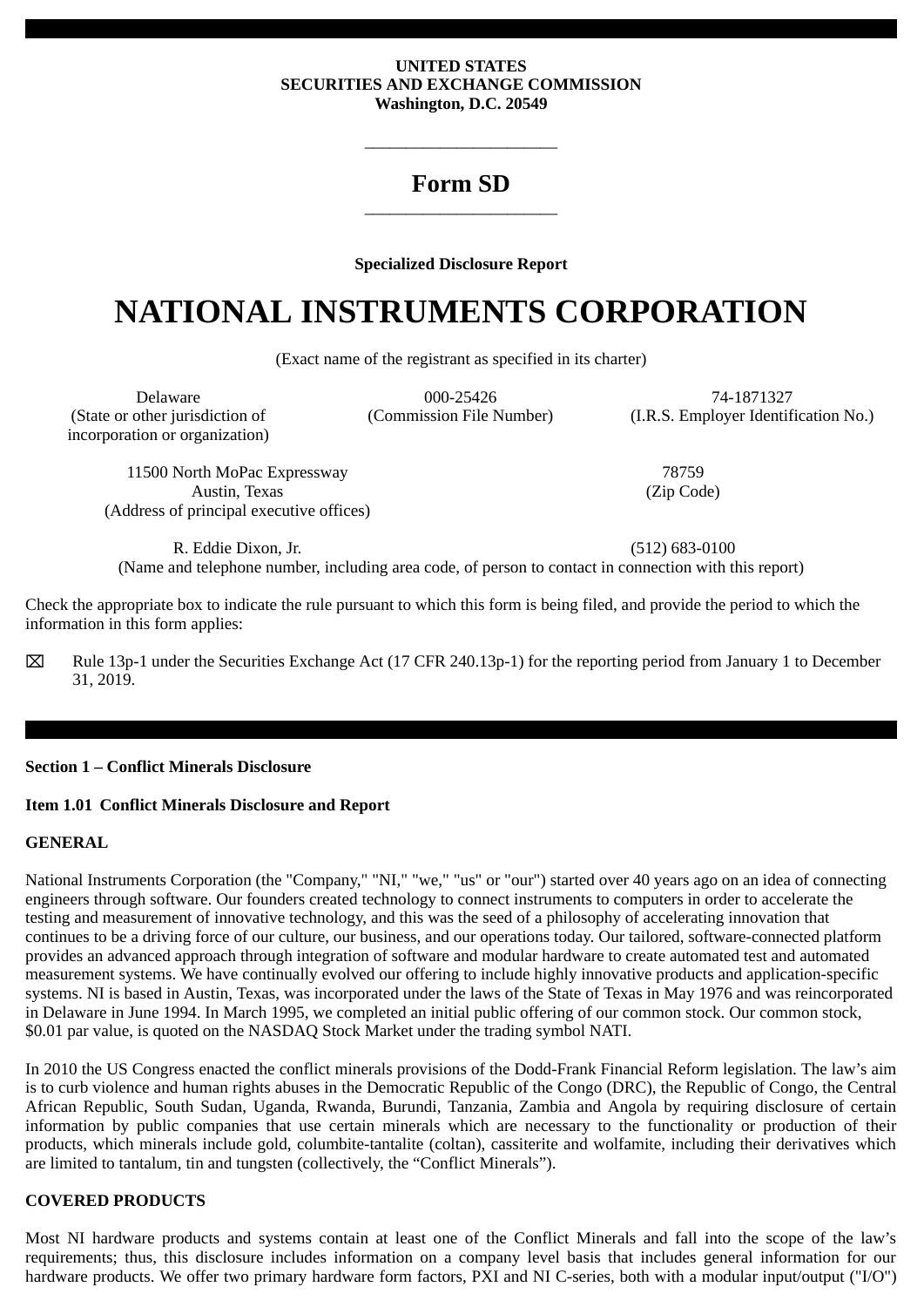approach in addition to industry standard PCI form factors. The NI PXI modular instrument platform, introduced in 1997, is a standard PC architecture in a rugged form factor with expansion slots and instrumentation extensions for timing, triggering and signal sharing. PXI combines mainstream PC software and PCI hardware with advanced instrumentation capabilities. The NI Cseries platform, used in our CompactRIO and CompactDAQ products, is a rugged, high-performance I/O and processing platform used in a wide variety of data acquisition applications. The NI PXI and C-series platforms include field programmable gate array ("FPGA") technology, giving customers programmable hardware capability that provides high performance and is usercustomizable with NI LabVIEW software. One example of our application-specific systems is our NI Semiconductor Test System ("STS") which combines NI modular instrumentation with NI software for RF and mixed-signal production testing. The STS features fully production-ready test systems that use NI technology in a form factor suitable for a semiconductor production test environment. The STS combines the NI PXI hardware, TestStand test management software, and LabVIEW graphical programming software inside a fully enclosed test head. The compact STS design houses all the key components of a production tester while using a fraction of the floor space, power, and maintenance typically required by traditional automated test equipment.

#### **Reasonable Country of Origin Inquiry Description**

For calendar year 2019, NI has conducted a good faith reasonable country of origin inquiry ("RCOI") to determine whether the conflict minerals necessary to the functionality or production of NI Products originated in the DRC or an adjoining country or came from scrap or recycled sources.

The Company's RCOI process included reviewing the products manufactured or contracted to be manufactured during the Reporting Period to identify products that should be deemed in-scope as described by the Adopting Release and conducting an inquiry of our direct suppliers of the in-scope products using the Responsible Minerals Initiative's ("RMI") Conflict Minerals Reporting Template ("CMRT"). Based on the results of our RCOI which indicated sourcing from the DRC or an adjoining country, we exercised due diligence on the source and chain of custody of the conflict minerals in accordance with the OECD Due Diligence Guidance.

#### **Conflict Minerals Disclosure**

This Form SD of NI is filed pursuant to Rule 13p-1 promulgated under the Securities Exchange Act of 1934, as amended, for the reporting period January 1, 2019 to December 31, 2019.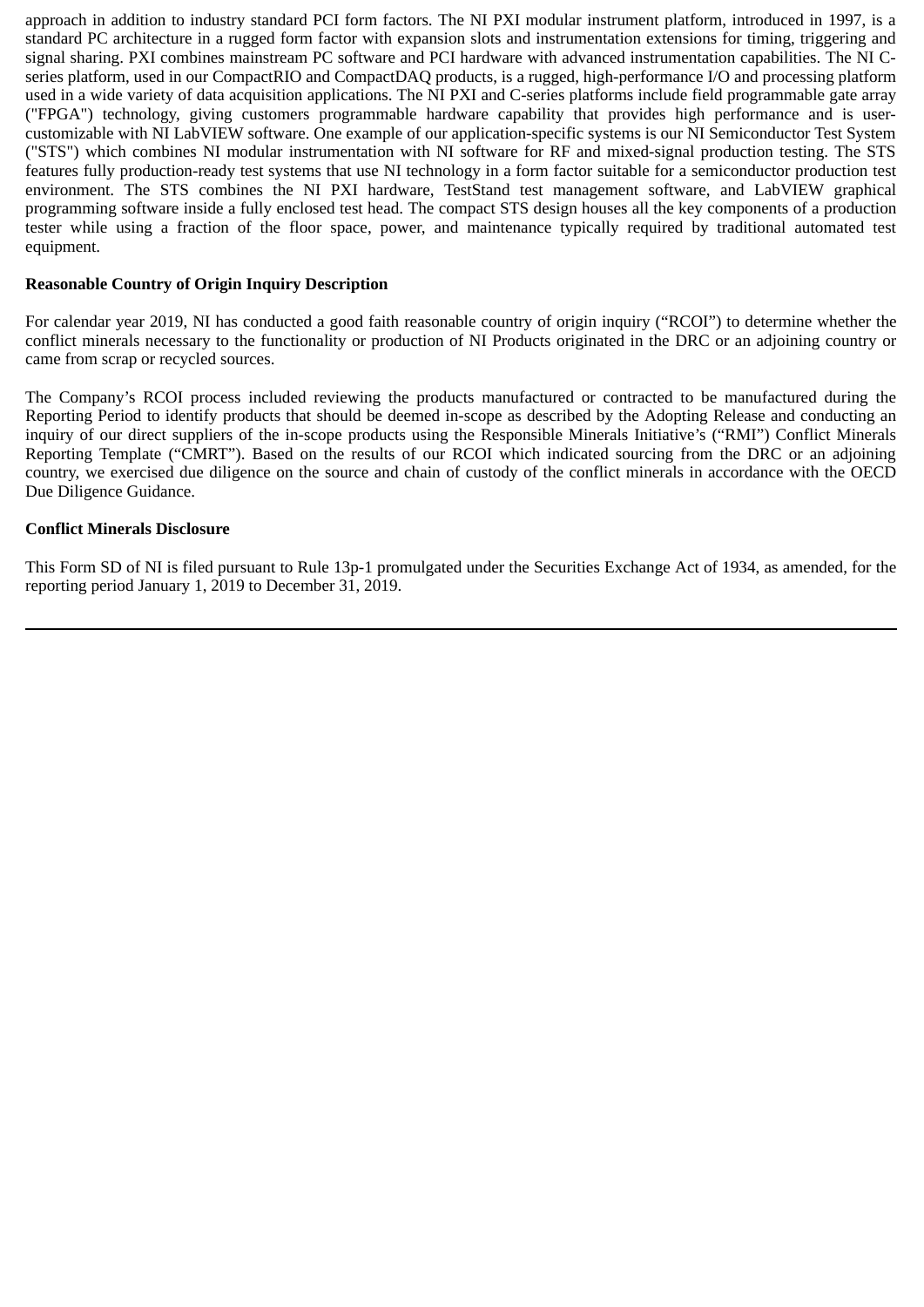A copy of NI's Conflict Minerals Report is provided as Exhibit 1.01 to this Form SD, and is publicly available at http://investor.ni.com/. This website and the information contained therein or connected thereto are not intended to be incorporated into this Form SD or the Conflict Minerals Report.

## **Item 1.02 Exhibit**

As specified in Section 2, Item 2.01 of this Form SD, NI is hereby filing its Conflict Minerals Report as Exhibit 1.01 to this report.

# **Section 2 – Exhibits**

The following exhibit is filed as part of this report.

# **Item 2.01 Exhibits**

Exhibit 1.01 2019 Conflict Minerals Report of National Instruments Corporation as required by Items 1.01 and 1.02 of this Form SD.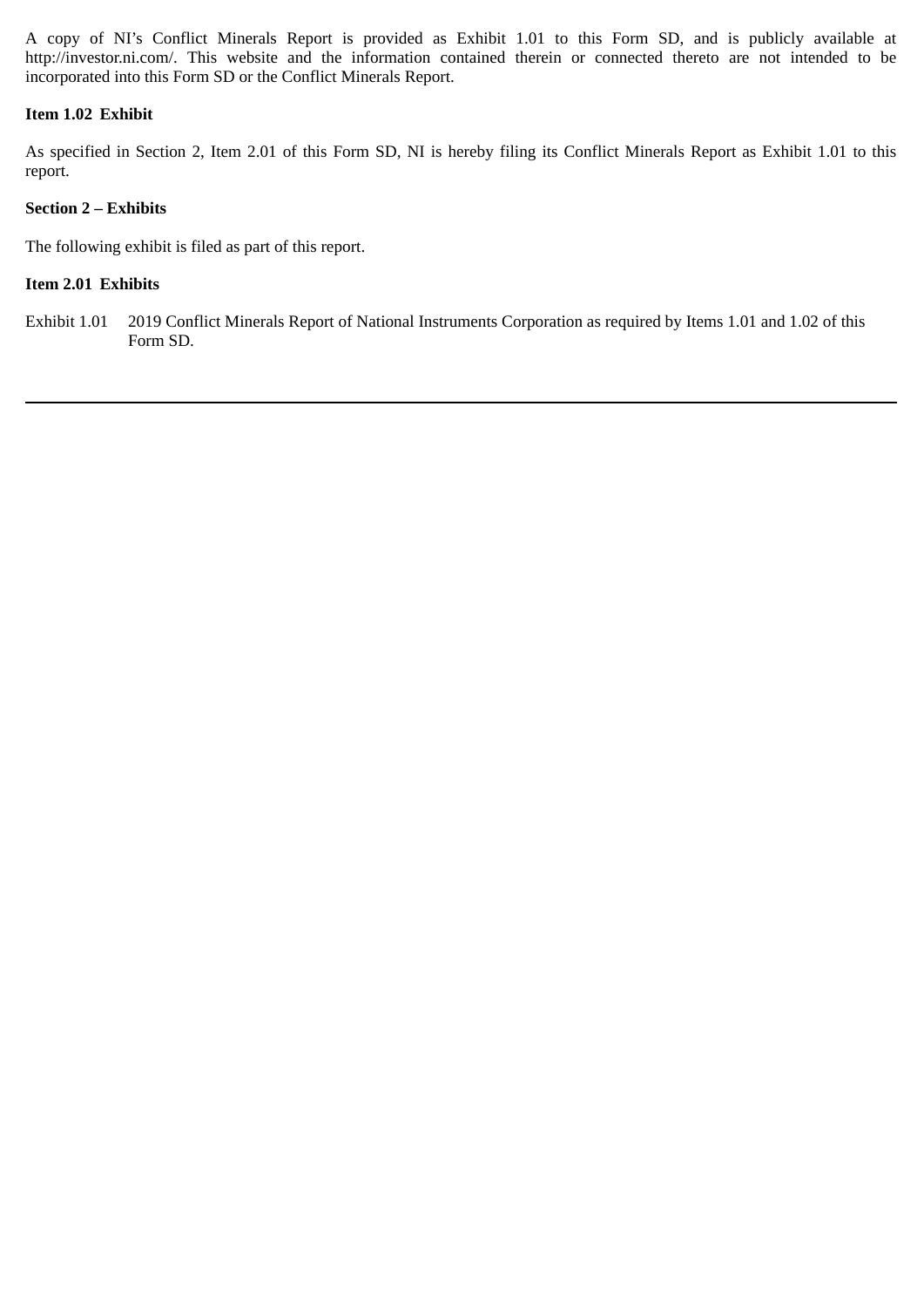# **SIGNATURES**

Pursuant to the requirements of the Securities Exchange Act of 1934, the registrant has duly caused this report to be signed on its behalf by the duly authorized undersigned.

### **NATIONAL INSTRUMENTS CORPORATION**

By: /s/ R. Eddie Dixon, Jr.

R. Eddie Dixon, Jr. Vice President, General Counsel, and **Secretary** 

Date: June 1, 2020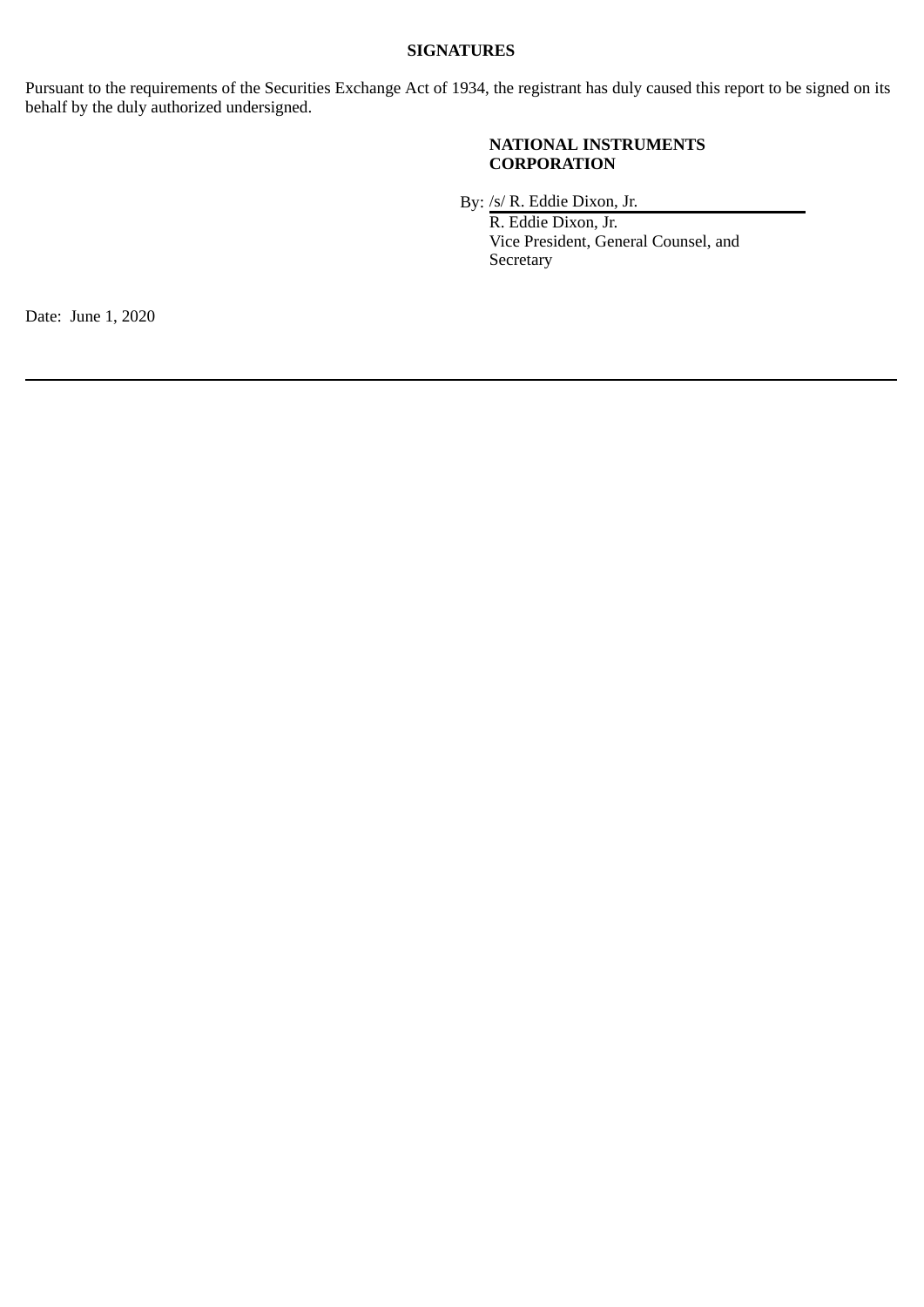# **EXHIBIT INDEX**

# **Exhibit No. Description**

1.01 [2019 Conflict Minerals Report of National Instruments Corporation](#page-5-0)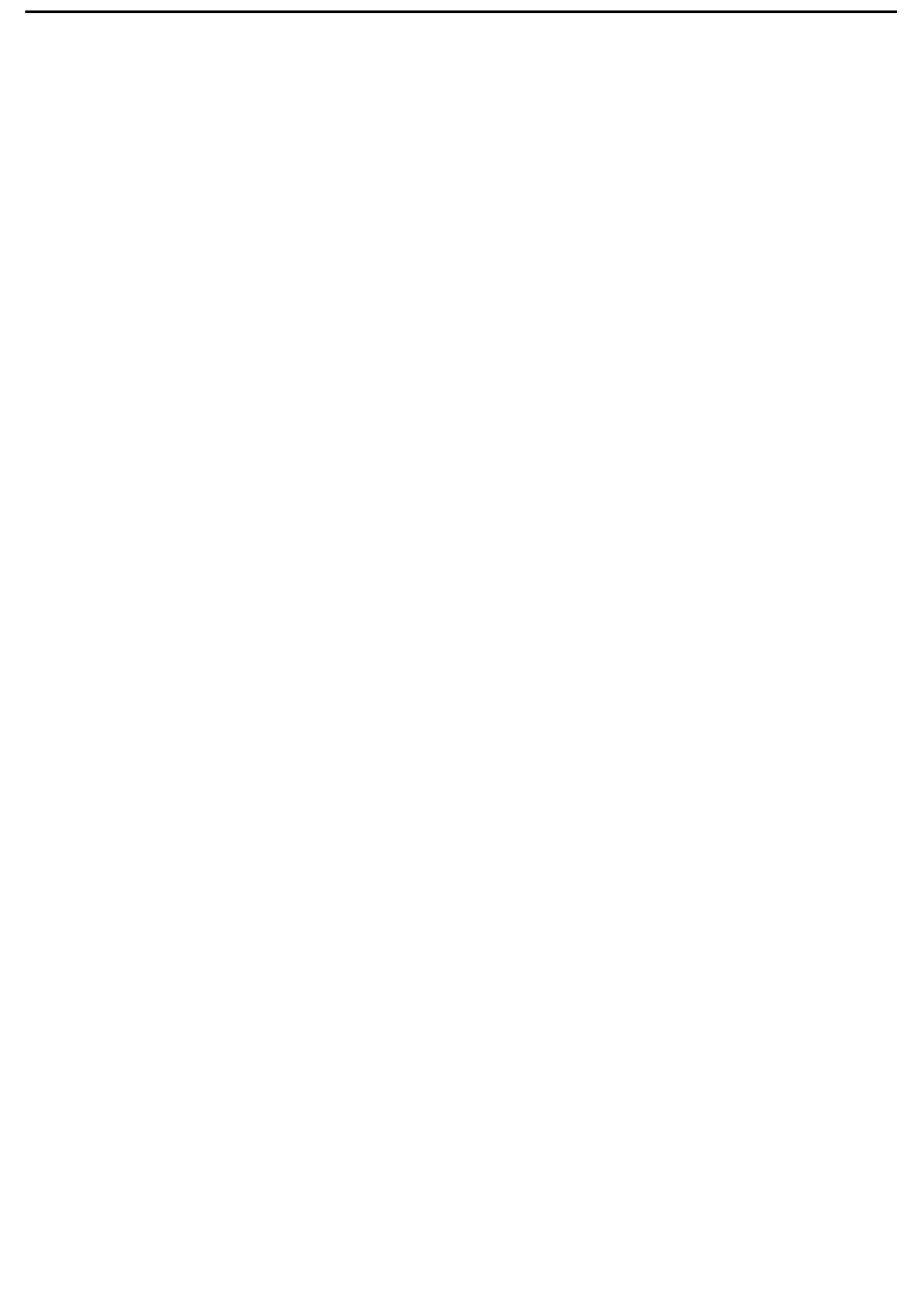## CONFLICT MINERALS REPORT OF NATIONAL INSTRUMENTS CORPORATION FOR THE REPORTING PERIOD FROM JANUARY 1 TO DECEMBER 31, 2019

#### **I. Introduction**

This is the Conflict Minerals<sup>1</sup> Report of National Instruments Corporation ("we," "our," "us," "NI," or the "Company") prepared for calendar year 2019 in accordance with Rule 13p-1 ("Rule 13p-1") under the Securities Exchange Act of 1934 (the "Act"). Numerous terms in this Report are defined in Rule 13p-1 of the Act and SEC Release No. 34-67716 (August 22, 2012) under the Act (the "Adopting Release"). The reader is referred to these sources for the definitions of defined terms contained herein.

In accordance with Rule 13p-1, we undertook efforts to determine the presence and source of the conflict minerals within our products. The Company designed its efforts in conformity with the internationally recognized due diligence framework set forth in the *Organisation for Economic Co-operation and Development ("OECD") Due Diligence Guidance for Responsible Supply Chains of Minerals from Conflict-Affected and High-Risk Areas2* ("OECD Due Diligence Guidance") and related Supplements.

The statements below are based on the activities performed to date in good faith by the Company and are based on the infrastructure and information available at the time of this filing. Factors that could affect the accuracy of these statements include, but are not limited to, incomplete supplier data or available smelter data, errors or omissions by suppliers or smelters, gaps in supplier or smelter education and knowledge, supplier and smelter unfamiliarity with the protocol, evolving identification of smelters, incomplete information from industry or other third-party sources, all instances of Conflict Minerals necessary to the functionality or manufacturing of NI's products possibly not yet having been identified, timeliness of data, public information not discovered during a reasonable search, errors in public data, language barriers and translation, oversights or errors in conformant smelter audits, Covered Countries sourced materials being declared secondary materials, companies going out of business in 2019, certification programs being not equally advanced for all industry segments and metals, smuggling of Conflict Minerals from the Covered Countries to countries beyond the covered countries, continuing guidance regarding the SEC final rules, and other issues.

#### **II. Overview**

## **Company Profile**

National Instruments Corporation (the "Company," "NI," "we," "us" or "our") started over 40 years ago on an idea of connecting engineers through software. Our founders created technology to connect instruments to computers in order to accelerate the testing and measurement of innovative technology, and this was the seed of a philosophy of accelerating innovation that continues to be a driving force of our culture, our business, and our operations today. Our tailored, software-connected platform provides an advanced approach through integration of software and modular hardware to create automated test and automated measurement systems. We have continually evolved our offering to include highly innovative products and application-specific systems. NI is based in Austin, Texas, was incorporated under the laws of the State of Texas in May 1976 and was reincorporated in Delaware in June 1994. In March 1995, we completed an initial public offering of our common stock. Our common stock, \$0.01 par value, is quoted on the NASDAQ Stock Market under the trading symbol NATI.

We are subject to this rule as we have determined that, during 2019, conflict minerals were likely necessary to the functionality or production of products we manufactured or contracted to manufacture. The Company, as a purchaser of component parts, is many steps removed from the mining of conflict minerals. We do not purchase raw ore or unrefined conflict minerals and we conduct no purchasing activities directly in the DRC or adjoining countries.

## **Conflict Minerals Policy**

The Company developed a policy statement to support the goals expressed by Congress in enacting Section 1502 of the Dodd-Frank Wall Street Reform and Consumer Protection Act. The policy highlights the Company's commitment to complying with the reporting and due diligence obligations required by the SEC rule and our expectations from our suppliers. The policy as well as our supplier code of conduct and terms and conditions include language highlighting our expectation for suppliers to source responsibly. The policy resides on our corporate website (http://ni.com/conflictminerals).

## **Reasonable Country of Origin Inquiry Information**

We have conducted a good faith reasonable country of origin inquiry ("RCOI") to determine whether the necessary conflict minerals originated in the DRC or an adjoining country or came from recycled or scrap sources.

The Company's RCOI process included reviewing the products manufactured or contracted to be manufactured during the Reporting Period to identify products that should be deemed in-scope as described by the Adopting Release and conducting an inquiry of our direct suppliers of the in-scope products using the Responsible Minerals Initiative's ("RMI") Conflict Minerals Reporting Template ("CMRT"). Based on the results of our RCOI which indicated sourcing from the DRC or an adjoining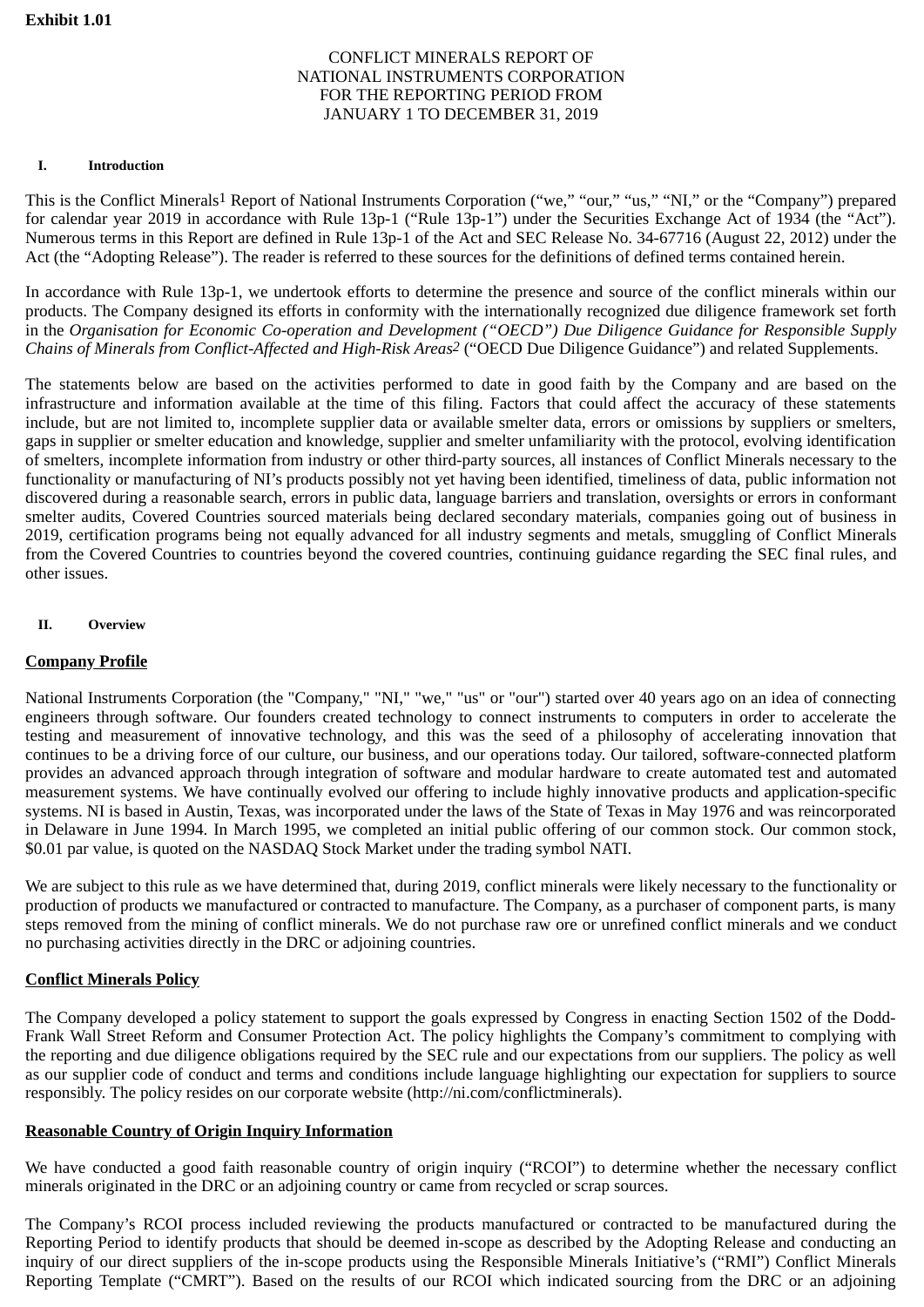country, we exercised due diligence on the source and chain of custody of the conflict minerals in accordance with the OECD Due Diligence Guidance. Our due diligence efforts are discussed further in this Conflict Minerals Report.

## **Due Diligence Program Design**

The Company designed its conflict minerals program to conform, in all material respects, with the five-step framework of the OECD Due Diligence Guidance, the Supplement on Tin, Tantalum, and Tungsten, and the Supplement on Gold, specifically as they relate to our position in the minerals supply chain as a "downstream" company:

- Step 1: Establish strong company management systems
- Step 2: Identify and assess risks in the supply chain
- Step 3: Design and implement a strategy to respond to identified risks
- Step 4: Carry out independent third-party audit of smelter/refiner's due diligence practices
- Step 5: Report annually on supply chain due diligence

#### **III. Due Diligence Measures Performed by The Company**

The following describes the measures taken to reasonably determine the country of origin and to exercise due diligence in the mineral supply chain in conformance with the OECD Due Diligence Guidance.

Step 1: Establish strong company management systems

- a. Conflict minerals team The Company established a conflict minerals team that includes individuals from the relevant business units and departments, including trade compliance, procurement, sales, and legal. The team was structured to include the involvement from those in upper management roles, including the VP of Manufacturing, Director of Trade Compliance, and Global Supply Chain Operations Manager, to ensure that critical information, including the Company's conflict minerals policy, reached relevant employees and suppliers.
- b. Conflict minerals policy The Company adopted and published a policy establishing the expectations of our suppliers. The policy resides on our corporate website (http://ni.com/conflictminerals). The Company's expectation for the responsible sourcing of minerals is also incorporated into the Company's terms and conditions with suppliers.
- Supplier engagement The Company communicated its conflict minerals policy and provided educational materials to our in-scope suppliers. Suppliers were informed when the request for information was initiated on the conflict minerals disclosure requirements as well as recommendations for developing, implementing, and documenting a conflict minerals compliance program. NI also communicated its conflict minerals position statement to its suppliers through the NI Supplier Handbook, available online at ni.com/en-us/about-ni/suppliers.html, which is designed to inform potential and existing suppliers about the Company. Finally, NI requires that its suppliers abide by the NI Supplier Code of Conduct and the labor, health and safety, environmental, and ethics standards of the most current version of the Responsible Business Alliance (RBA) Code of Conduct.
- d. Company level grievance mechanism As recommended by the OECD Due Diligence Guidance, the Company has a grievance mechanism in place as a risk-awareness system for conflict minerals issues. NI maintains an ethics hotline pursuant to which stakeholders, internal and external, may confidentially report concerns involving conflict minerals, either electronically or by phone.
- e. Records management The Company will maintain records relating to our conflict minerals program in accordance with the recommended record retention guidelines of five years.

#### Step 2: Identify and assess risks in the supply chain

#### We performed the following steps as part of our risk assessment process:

- a. Identified products in scope Our conflict minerals team conducted a detailed review of the products manufactured or contracted to be manufactured during the Reporting Period to identify products that should be deemed in-scope as described by the Adopting Release. As most NI hardware products contain at least one of the Conflict Minerals this disclosure includes information on a company level basis that includes general information for all NI products.
- b. Conducted RCOI The Company utilized the most recent version of the industry-developed CMRT to query our suppliers for conflict minerals information. We requested this information from the Tier 1 suppliers who provide materials and components for NI products. We evaluated the responses from the templates submitted by our suppliers to determine our reporting obligation based on this RCOI. See Appendix I for a list of countries of origin identified through the RCOI process.
- c. Completed additional follow-up The Company contacted direct suppliers multiple times as needed to help ensure compliance with our request for detailed conflict minerals information. We also worked to clarify and validate the accuracy of information provided by our suppliers.
- d. Identified smelters or refiners ("SORs") The Company compiled a list of SORs in our supply chain using our suppliers' responses in their CMRTs. The Company reconciled this list to the list of smelter facilities designated by the RMI's Responsible Minerals Assurance Process ("RMAP"). The RMAP completes independent, third-party audits of smelters and refiners to determine which can be validated as having systems in place that ensure the minerals are responsible sourced according to the OECD Due Diligence Guidance. The Company maintains a database of smelter aliases to reconcile suppliers' smelters lists to the list of RMI SORs. We have provided that list in this report within section IV – Product Description; Processing Facilities.

#### Step 3: Design and implement a strategy to respond to identified risks

#### We performed the following steps as part of our risk management plan:

- a. Reporting results to senior management The Conflict Minerals team reports the results of our RCOI to upper management which included the team's plan to respond to risks identified in the due diligence processes.
- b. Designed and implemented a plan The Company used established risk rating criteria to evaluate suppliers based on the responses provided within their CMRT, as well as, any additional documentation furnished to support those responses and the suppliers' due diligence processes. The resulting risk ratings were used to develop specific supplier outreach to address the identified risks and to take corrective actions with suppliers found not in compliance with the Company's conflict minerals policy.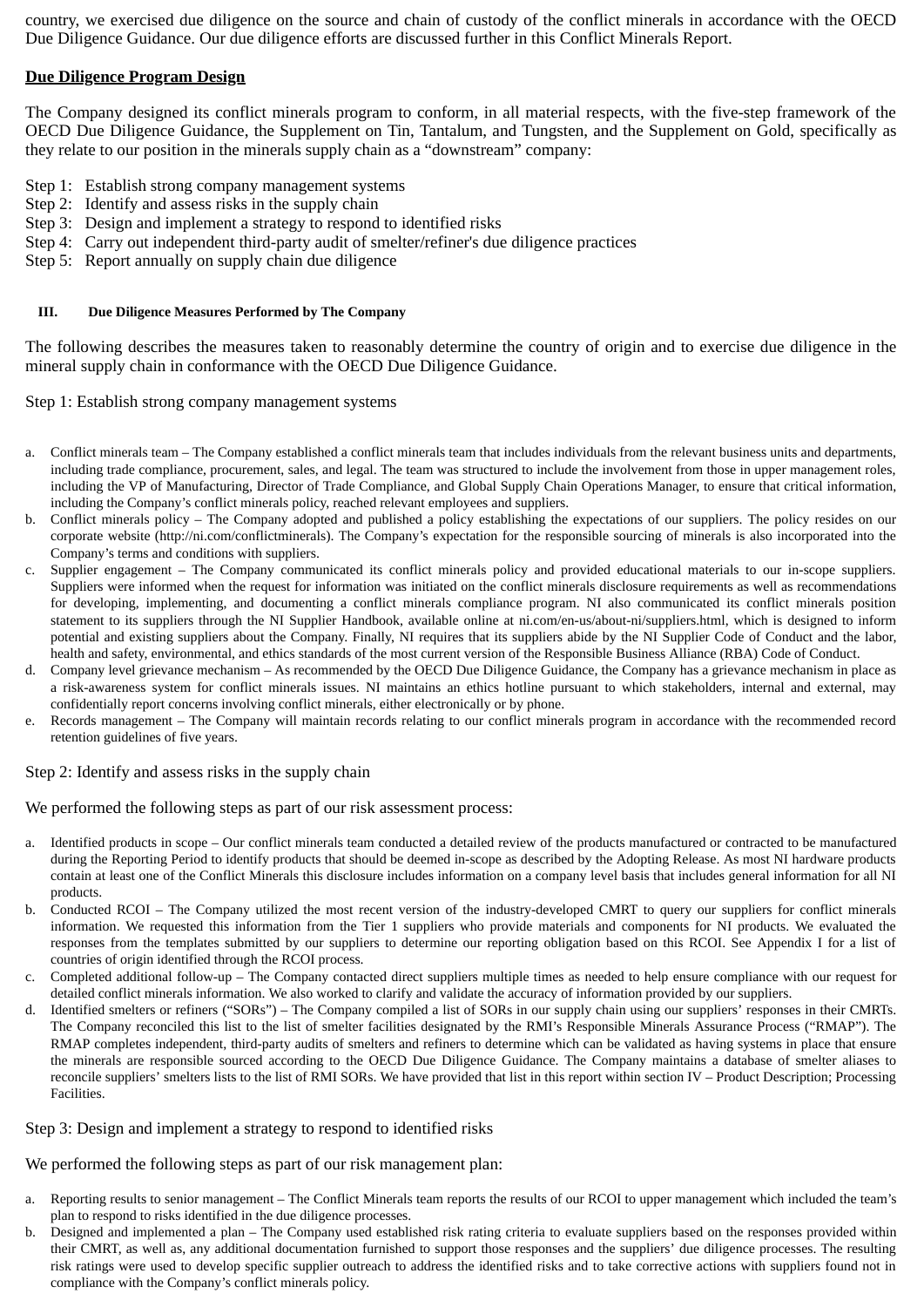c. Identified SORs – As part of the risk mitigation process, the Company reconciled the list of SORs collected from suppliers to the list of smelter facilities validated by the RMI. The Company maintains a database of smelter aliases to reconcile suppliers' smelters lists to the list of RMI SORs.

Step 4: Carry out independent third-party audit of smelter/refiner's due diligence practices

The Company is using information provided by independent third party audit programs, including the RMI, London Bullion Market Association (LBMA), and Responsible Jewelry Council (RJC), to confirm the existence and verify the OECDconformance status of SORs identified during our due diligence.

For SORs that had not been audited as conformant, the Company sent a communication to encourage participation in the RMAP and requested the SOR to provide the mines and/or locations the SOR sources from to assist in identifying all countries of origin. Additionally, the Company sent communications to all suppliers that reported SORs that had not been audited as conformant to request that these suppliers message the SORs to encourage participation in the RMAP.

The Company is also a member of the RMI {Member Code: NAIN}. As a member, the Company financially supports the development of the RMAP and has relied on the RMI to determine the country of origin of conflict minerals in the Company's products in addition to the Company's efforts of reaching out to smelters. The efforts to determine location of origin through the RMI are described in the RMI's Reasonable Country of Origin Inquiry Data methodology.

Step 5: Report annually on supply chain due diligence

Accordingly, this Conflict Minerals Report has been filed with the SEC and is available on our website at http://investor.ni.com/.

<sup>1</sup> The term "conflict mineral" is defined in Section 1502(e)(4) of the Dodd-Frank Wall Street Reform and Consumer Protection Act as (A) columbite-tantalite, also known as coltan (the metal ore from which tantalum is extracted); cassiterite (the metal ore from which tin is extracted); gold; wolframite (the metal ore from which tungsten is extracted); or their derivatives; or (B) any other mineral or its derivatives determined by the Secretary of State to be financing conflict in the Democratic Republic of the Congo ("DRC") or an adjoining country.

<sup>2</sup> OECD (2016), OECD Due Diligence Guidance for Responsible Supply Chains of Minerals from Conflict-Affected and High-Risk Areas: Third Edition, OECD Publishing, Paris. http://dx.doi.org/10.1787/9789264252479-en.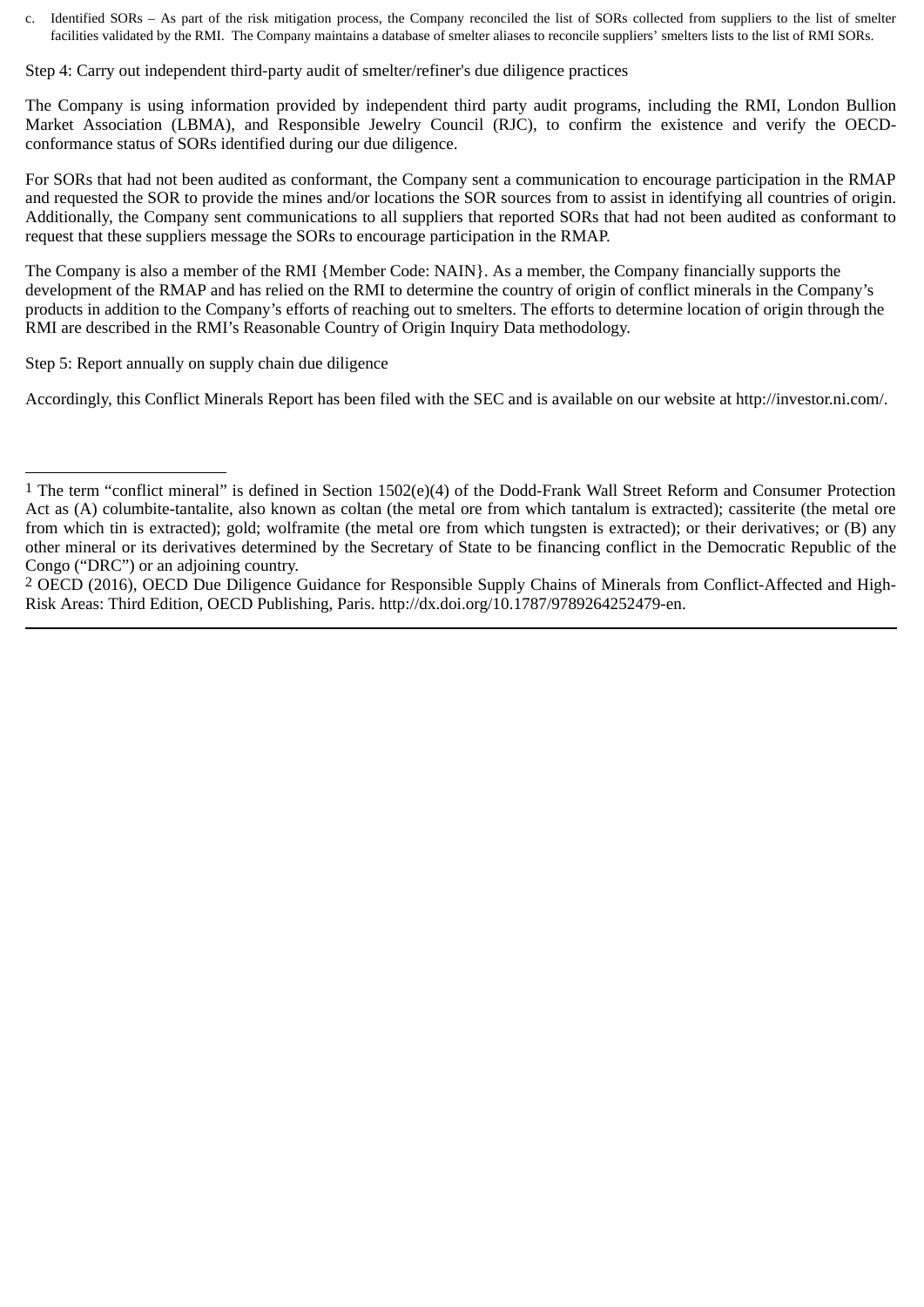**Product Description** –, Most NI hardware products and systems contain at least one of the Conflict Minerals and fall into the scope of the law's requirements; thus, the following description includes information on a company level basis that includes general information for our hardware products. We offer two primary hardware form factors, PXI and NI C-series, both with a modular input/output ("I/O") approach in addition to industry standard PCI form factors. The NI PXI modular instrument platform, introduced in 1997, is a standard PC architecture in a rugged form factor with expansion slots and instrumentation extensions for timing, triggering and signal sharing. PXI combines mainstream PC software and PCI hardware with advanced instrumentation capabilities. The NI C-series platform, used in our CompactRIO and CompactDAQ products, is a rugged, highperformance I/O and processing platform used in a wide variety of data acquisition applications. The NI PXI and C-series platforms include field programmable gate array ("FPGA") technology, giving customers programmable hardware capability that provides high performance and is user-customizable with NI LabVIEW software. One example of our application-specific systems is our NI Semiconductor Test System ("STS") which combines NI modular instrumentation with NI software for RF and mixed-signal production testing. The STS features fully production-ready test systems that use NI technology in a form factor suitable for a semiconductor production test environment. The STS combines the NI PXI hardware, TestStand test management software, and LabVIEW graphical programming software inside a fully enclosed test head. The compact STS design houses all the key components of a production tester while using a fraction of the floor space, power, and maintenance typically required by traditional automated test equipment.

**Processing Facilities –** Based on our due diligence process and the information received from our suppliers, the following facilities were identified by the Company's suppliers as the smelters and refiners of the tin, tantalum, tungsten and/or gold present in and necessary to the functionality of products manufactured by the Company in the calendar year ended December 31, 2019. The information from our suppliers is still evolving and may contain company-level declarations. As such, this smelter list is presented in good faith as the best information we have to date. For 2019 we identified 92 SORs in our supply chain, 91 have been audited as conformant with the RMAP. This list may contain smelters that are not in our supply chain and/or there may be other smelters not yet identified in our due diligence process. We will continue to update the list as our information and the relevant third-party data from RMI, LBMA, and RJC improves.



| <b>Metal</b> | <b>Standard Smelter Name</b>                                    | <b>Smelter Country</b>          | <b>Entity ID</b> |
|--------------|-----------------------------------------------------------------|---------------------------------|------------------|
| Gold         | Aida Chemical Industries Co., Ltd.                              | JAPAN                           | CID000019        |
| Gold         | Allgemeine Gold-und Silberscheideanstalt A.G.                   | <b>GERMANY</b>                  | CID000035        |
| Gold         | Argor-Heraeus S.A.                                              | <b>SWITZERLAND</b>              | CID000077        |
| Gold         | Asahi Pretec Corp.                                              | <b>JAPAN</b>                    | CID000082        |
| Gold         | Asahi Refining Canada Ltd.                                      | <b>CANADA</b>                   | CID000924        |
| Gold         | Asahi Refining USA Inc.                                         | <b>UNITED STATES OF AMERICA</b> | CID000920        |
| Gold         | Asahi Riken Co., Ltd.                                           | <b>JAPAN</b>                    | CID000090        |
| Gold         | Dowa                                                            | <b>JAPAN</b>                    | CID000401        |
| Gold         | Heraeus Metals Hong Kong Ltd.                                   | <b>CHINA</b>                    | CID000707        |
| Gold         | Heraeus Precious Metals GmbH & Co. KG                           | <b>GERMANY</b>                  | CID000711        |
| Gold         | Inner Mongolia Qiankun Gold and Silver Refinery Share Co., Ltd. | <b>CHINA</b>                    | CID000801        |
| Gold         | Ishifuku Metal Industry Co., Ltd.                               | <b>JAPAN</b>                    | CID000807        |
| Gold         | Jiangxi Copper Co., Ltd.                                        | <b>CHINA</b>                    | CID000855        |
| Gold         | JX Nippon Mining & Metals Co., Ltd.                             | <b>JAPAN</b>                    | CID000937        |
| Gold         | Kennecott Utah Copper LLC                                       | <b>UNITED STATES OF AMERICA</b> | CID000969        |
| Gold         | Kojima Chemicals Co., Ltd.                                      | <b>JAPAN</b>                    | CID000981        |
| Gold         | LS-NIKKO Copper Inc.                                            | KOREA, REPUBLIC OF              | CID001078        |
| Gold         | Materion                                                        | <b>UNITED STATES OF AMERICA</b> | CID001113        |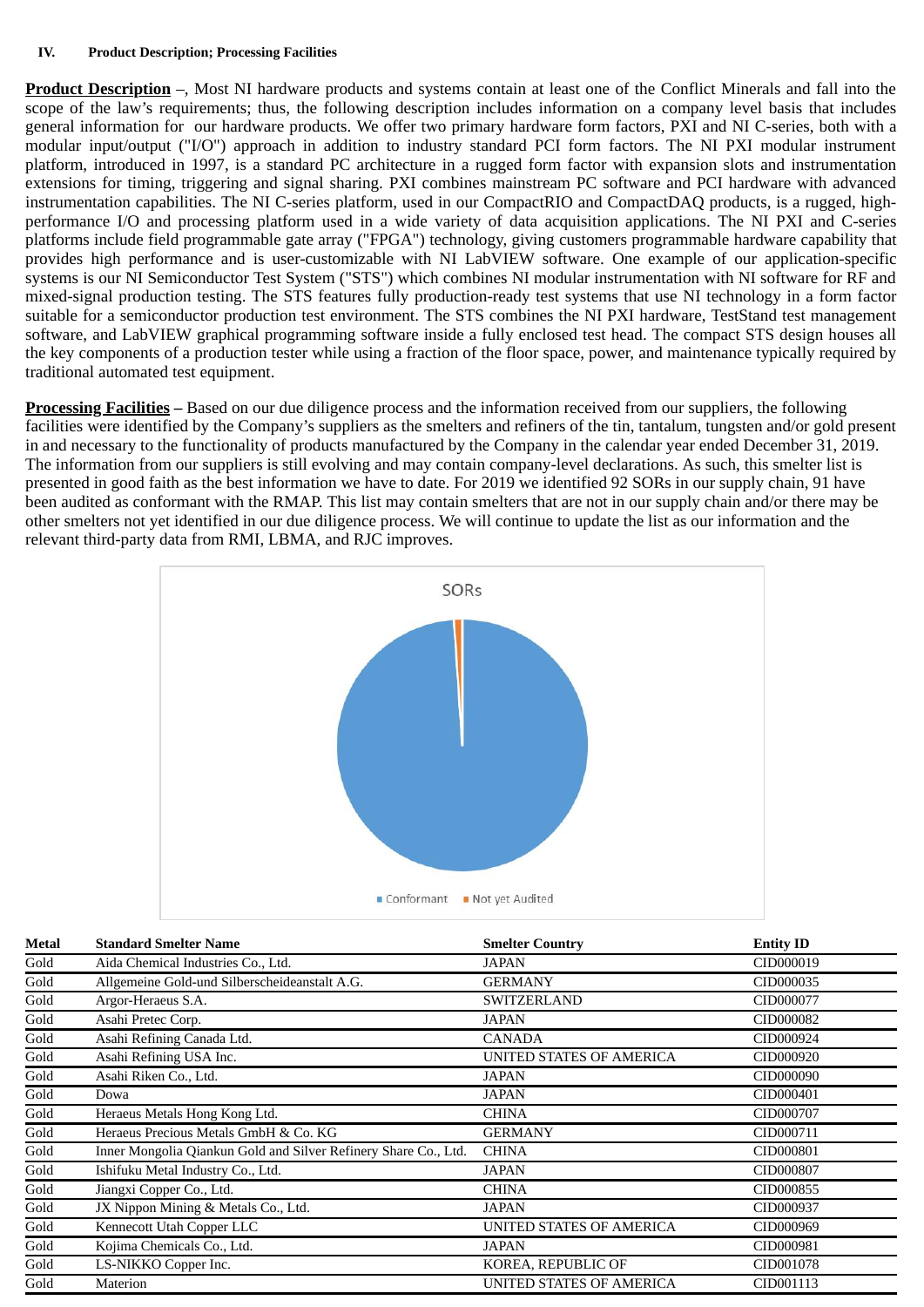| Gold                     | Matsuda Sangyo Co., Ltd.                                                    | <b>JAPAN</b>                             | CID001119              |
|--------------------------|-----------------------------------------------------------------------------|------------------------------------------|------------------------|
| Gold                     | Metalor Technologies (Hong Kong) Ltd.                                       | <b>CHINA</b>                             | CID001149              |
| Gold                     | Metalor Technologies (Singapore) Pte., Ltd.                                 | <b>SINGAPORE</b>                         | CID001152              |
| Gold                     | Metalor Technologies S.A.                                                   | <b>SWITZERLAND</b>                       | CID001153              |
| Gold                     | <b>Metalor USA Refining Corporation</b>                                     | UNITED STATES OF AMERICA                 | CID001157              |
| Gold                     | Metalurgica Met-Mex Penoles S.A. De C.V.                                    | <b>MEXICO</b>                            | CID001161              |
| Gold                     | Mitsubishi Materials Corporation                                            | <b>JAPAN</b>                             | CID001188              |
| Gold                     | Mitsui Mining and Smelting Co., Ltd.                                        | <b>JAPAN</b>                             | CID001193              |
| Gold                     | Nihon Material Co., Ltd.                                                    | <b>JAPAN</b>                             | CID001259              |
| Gold                     | PAMP S.A.                                                                   | SWITZERLAND                              | CID001352              |
| $\overline{\text{Gold}}$ | Rand Refinery (Pty) Ltd.                                                    | <b>SOUTH AFRICA</b>                      | CID001512              |
| Gold                     | Royal Canadian Mint                                                         | <b>CANADA</b>                            | CID001534              |
| Gold                     | SEMPSA Joyeria Plateria S.A.                                                | <b>SPAIN</b>                             | CID001585              |
| Gold                     | Shandong Zhaojin Gold & Silver Refinery Co., Ltd.                           | <b>CHINA</b>                             | CID001622              |
| Gold                     | Solar Applied Materials Technology Corp.                                    | TAIWAN, PROVINCE OF CHINA                | CID001761              |
| Gold                     | Sumitomo Metal Mining Co., Ltd.                                             | <b>JAPAN</b>                             | CID001798              |
| Gold                     | Tanaka Kikinzoku Kogyo K.K.                                                 | <b>JAPAN</b>                             | CID001875              |
| Gold                     | The Refinery of Shandong Gold Mining Co., Ltd.                              | <b>CHINA</b>                             | CID001916              |
| Gold                     | Tokuriki Honten Co., Ltd.                                                   | <b>JAPAN</b>                             | CID001938              |
| Gold                     | Umicore Brasil Ltda.                                                        | <b>BRAZIL</b>                            | CID001977              |
| Gold                     | Umicore S.A. Business Unit Precious Metals Refining                         | <b>BELGIUM</b>                           | CID001980              |
| Gold                     | Valcambi S.A.                                                               | <b>SWITZERLAND</b>                       | CID002003              |
| Gold                     | Western Australian Mint (T/a The Perth Mint)                                | <b>AUSTRALIA</b>                         | CID002030              |
| Tantalum                 | F&X Electro-Materials Ltd.                                                  | <b>CHINA</b>                             | CID000460              |
| Tantalum                 | Global Advanced Metals Aizu                                                 | <b>JAPAN</b>                             | CID002558              |
| Tantalum                 | Global Advanced Metals Boyertown                                            | UNITED STATES OF AMERICA                 | CID002557              |
| Tantalum                 | H.C. Starck Co., Ltd.                                                       | <b>THAILAND</b>                          | CID002544              |
| Tantalum                 | H.C. Starck Hermsdorf GmbH                                                  | <b>GERMANY</b>                           | CID002547              |
| Tantalum                 | H.C. Starck Inc.                                                            | UNITED STATES OF AMERICA                 | CID002548              |
| Tantalum                 | H.C. Starck Ltd.                                                            | <b>JAPAN</b>                             | CID002549              |
|                          |                                                                             |                                          |                        |
| Tantalum                 | H.C. Starck Smelting GmbH & Co. KG<br>H.C. Starck Tantalum and Niobium GmbH | <b>GERMANY</b>                           | CID002550              |
| Tantalum<br>Tantalum     | Ningxia Orient Tantalum Industry Co., Ltd.                                  | <b>GERMANY</b><br><b>CHINA</b>           | CID002545<br>CID001277 |
|                          |                                                                             |                                          |                        |
| Tantalum                 | Solikamsk Magnesium Works OAO                                               | <b>RUSSIAN FEDERATION</b>                | CID001769              |
|                          |                                                                             |                                          |                        |
| Tantalum                 | Ulba Metallurgical Plant JSC                                                | <b>KAZAKHSTAN</b>                        | CID001969              |
| Tin                      | Alpha                                                                       | UNITED STATES OF AMERICA                 | CID000292              |
| Tin                      | China Tin Group Co., Ltd.                                                   | <b>CHINA</b>                             | CID001070              |
| Tin                      | Dowa                                                                        | <b>JAPAN</b>                             | CID000402              |
| Tin                      | <b>EM Vinto</b>                                                             | BOLIVIA (PLURINATIONAL STATE OF)         | CID000438              |
| Tin                      | Estanho de Rondonia S.A.                                                    | <b>BRAZIL</b>                            | CID000448              |
| Tin                      | <b>Fenix Metals</b>                                                         | <b>POLAND</b>                            | CID000468              |
| Tin                      | Gejiu Kai Meng Industry and Trade LLC                                       | <b>CHINA</b>                             | CID000942              |
| Tin                      | Gejiu Non-Ferrous Metal Processing Co., Ltd.                                | <b>CHINA</b>                             | CID000538              |
| Tin                      | Gejiu Yunxin Nonferrous Electrolysis Co., Ltd.                              | <b>CHINA</b>                             | CID001908              |
| Tin                      | Guangdong Hanhe Non-Ferrous Metal Co., Ltd.                                 | <b>CHINA</b>                             | CID003116              |
| Tin                      | Magnu's Minerais Metais e Ligas Ltda.                                       | <b>BRAZIL</b>                            | CID002468              |
| Tin                      | Malaysia Smelting Corporation (MSC)                                         | <b>MALAYSIA</b>                          | CID001105              |
| Tin                      | Metallic Resources, Inc.                                                    | UNITED STATES OF AMERICA                 | CID001142              |
| Tin                      | Metallo Belgium N.V.                                                        | <b>BELGIUM</b>                           | CID002773              |
| Tin                      | Mineracao Taboca S.A.                                                       | <b>BRAZIL</b>                            | CID001173              |
| Tin                      | Minsur                                                                      | <b>PERU</b>                              | CID001182              |
| Tin                      | Mitsubishi Materials Corporation                                            | <b>JAPAN</b>                             | CID001191              |
| Tin                      | Operaciones Metalurgicas S.A.                                               | BOLIVIA (PLURINATIONAL STATE OF)         | CID001337              |
| Tin                      | PT Mitra Stania Prima                                                       | <b>INDONESIA</b>                         | CID001453              |
| Tin                      | PT Refined Bangka Tin                                                       | <b>INDONESIA</b>                         | CID001460              |
| Tin                      | PT Timah Tbk Kundur                                                         | <b>INDONESIA</b>                         | CID001477              |
| Tin                      | PT Timah Tbk Mentok                                                         | <b>INDONESIA</b>                         | CID001482              |
| Tin                      | Rui Da Hung                                                                 | TAIWAN, PROVINCE OF CHINA                | CID001539              |
| Tin                      | Soft Metais Ltda.                                                           | <b>BRAZIL</b>                            | CID001758              |
| Tin                      | Thaisarco                                                                   | <b>THAILAND</b>                          | CID001898              |
| Tin                      | White Solder Metalurgia e Mineracao Ltda.                                   | <b>BRAZIL</b>                            | CID002036              |
| Tin                      | Yunnan Chengfeng Non-ferrous Metals Co., Ltd.                               | <b>CHINA</b>                             | CID002158              |
| Tin                      | Yunnan Tin Company Limited                                                  | <b>CHINA</b>                             | CID002180              |
| Tungsten                 | A.L.M.T. Corp.                                                              | <b>JAPAN</b>                             | CID000004              |
| Tungsten                 | Chongyi Zhangyuan Tungsten Co., Ltd.                                        | <b>CHINA</b>                             | CID000258              |
| Tungsten                 | Ganzhou Huaxing Tungsten Products Co., Ltd.                                 | <b>CHINA</b>                             | CID000875              |
| Tungsten<br>Tungsten     | Ganzhou Seadragon W & Mo Co., Ltd.<br>Global Tungsten & Powders Corp.       | <b>CHINA</b><br>UNITED STATES OF AMERICA | CID002494<br>CID000568 |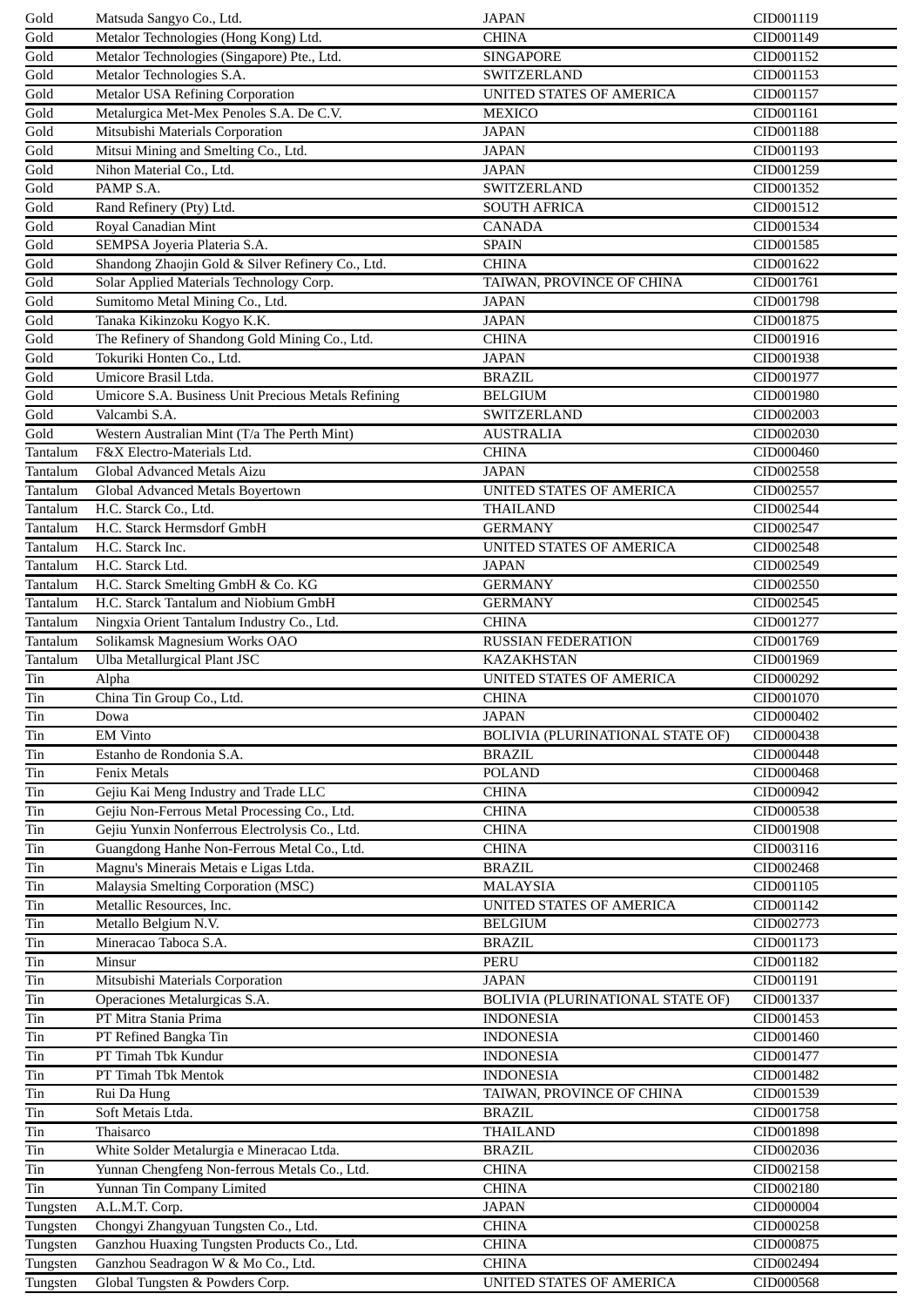|          | Tungsten H.C. Starck Smelting GmbH & Co. KG | <b>GERMANY</b>           | CID002542 |
|----------|---------------------------------------------|--------------------------|-----------|
| Tungsten | Hunan Chunchang Nonferrous Metals Co., Ltd. | <b>CHINA</b>             | CID000769 |
|          | Tungsten Kennametal Huntsville              | UNITED STATES OF AMERICA | CID000105 |
| Tungsten | Xiamen Tungsten (H.C.) Co., Ltd.            | CHINA                    | CID002320 |
| Tungsten | Xiamen Tungsten Co., Ltd.                   | <b>CHINA</b>             | CID002082 |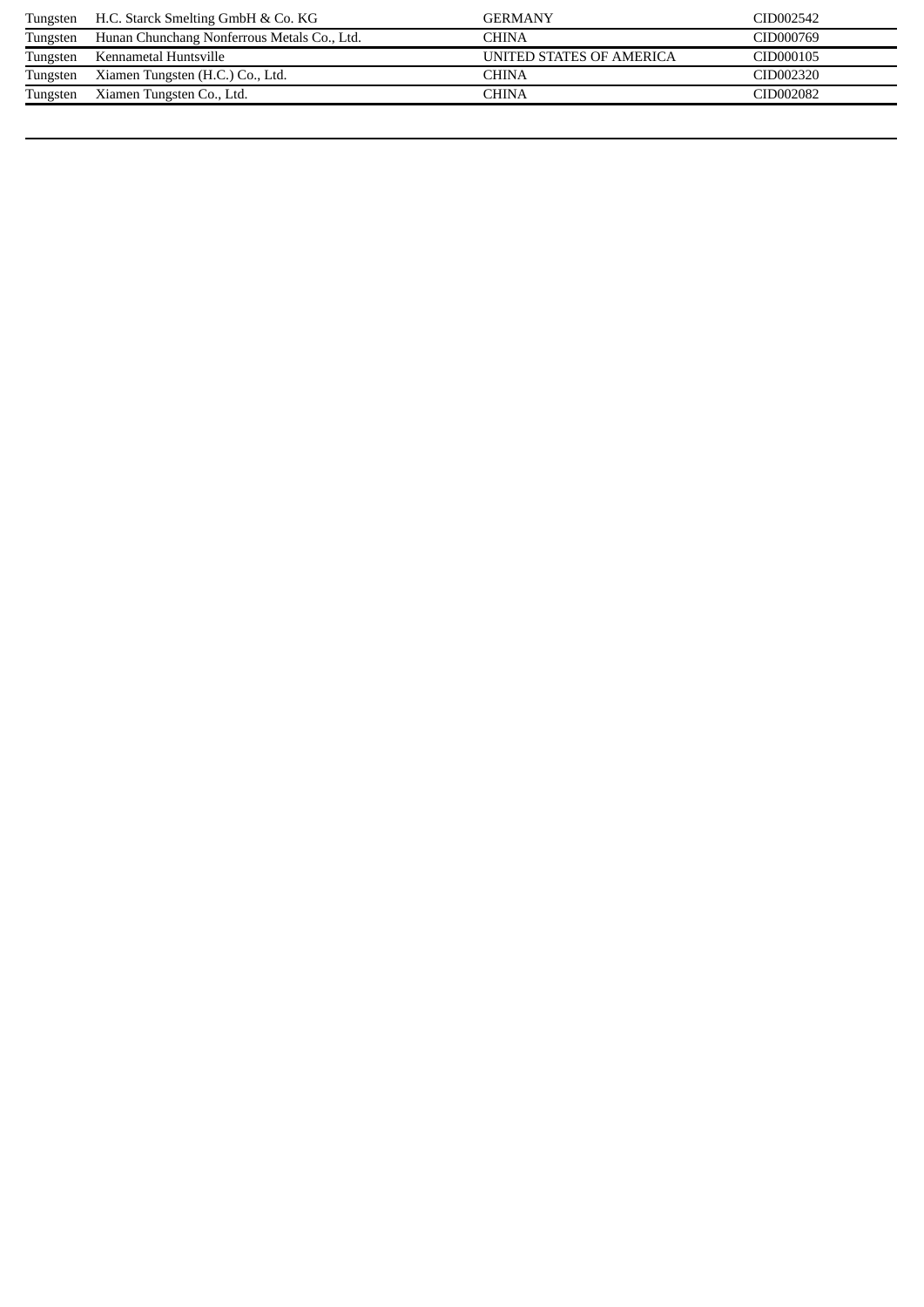#### **V. Future Due Diligence**

We will continue to communicate our expectations and information requirements to our direct suppliers. Over time, we anticipate that the amount of information available globally on the traceability and sourcing of these ores will increase and improve our knowledge. We will continue to make inquiries to our direct suppliers and undertake additional risk assessments when potentially relevant changes in facts or circumstances are identified. If we become aware of a supplier whose due diligence needs improvement, we may continue the trade relationship while that supplier improves its compliance program. We expect our suppliers to take similar measures with their suppliers to ensure alignment throughout the supply chain.

In addition to those above, the Company will undertake the following steps during the next compliance period:

- Review the conflict minerals policy statement and update if necessary.
- Continue to collect responses from suppliers using the most recent revision of the CMRT.
- Engage with suppliers that did not provide a response in 2019 or provided incomplete responses to enhance our data collection for 2020.
- Monitor and track performance of risk mitigation efforts.
- Continue engagement with smelters by sending letters to those that have not been audited as conformant.
- Continue to send messages to our suppliers to engage with these smelters.
- Collect from suppliers product-level or user-defined level responses where useful.
- Compare and validate RCOI results to information collected via independent third-party audit programs, such as the RMI, and through our Company's own coordinated outreach to smelters.
- Encourage responsible sourcing from the DRC and adjoining countries.

*Websites referenced in this Conflict Minerals Report, and the information contained in them or connected to them, are not intended to be incorporated into this Conflict Minerals Report or our Form SD.*

*This Conflict Minerals Report contains forward-looking statements within the meaning of Section 27A of the Securities Act and Section 21E of the Exchange Act. Any statements contained herein regarding our future financial performance, operations, or other activities (including, without limitation, statements to the effect that we "will," "expect," "anticipate," "continue," or other variations thereof or comparable terminology or the negative thereof) should be considered forward-looking statements. Actual results could differ materially from those projected in the forward-looking statements as a result of a number of important factors including risk factors set forth in our Form 10-K filed with the Securities and Exchange Commission ("SEC") on February 20, 2020, our form 10-Q filed with the SEC on May 4, 2020, and other documents filed with the SEC. We disclaim any obligation to update information contained in any forward-looking statement.*